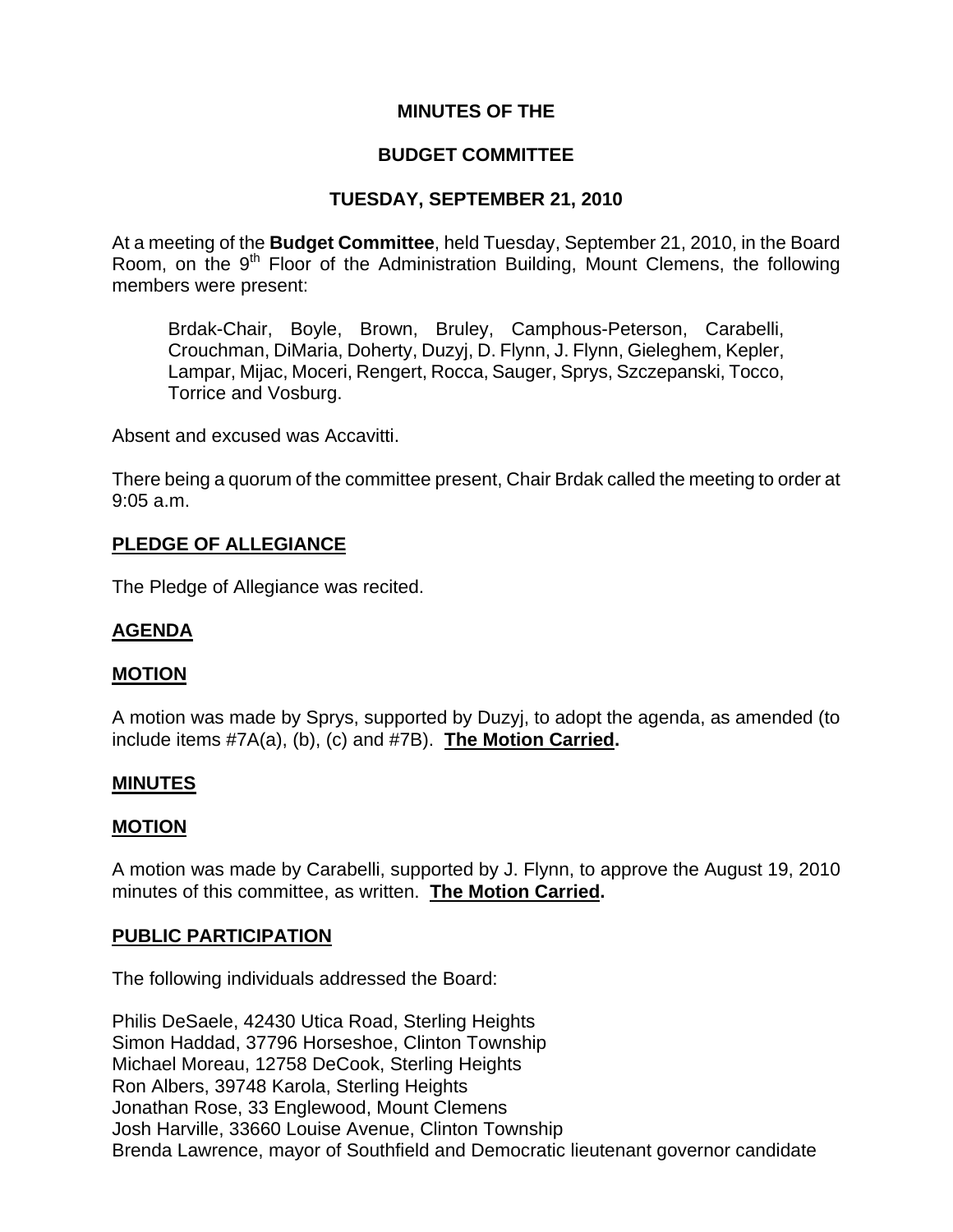# **ADOPT THE 2009 COMPREHENSIVE ANNUAL FINANCIAL REPORT AND 2009 SINGLE AUDIT REPORT, AS PREPARED BY THE AUDIT FIRM REHMANN ROBSON**

### **COMMITTEE RECOMMENDATION – MOTION**

A MOTION WAS MADE BY VOSBURG, SUPPORTED BY CAMPHOUS-PETERSON, TO RECOMMEND THAT THE BOARD OF COMMISSIONERS ADOPT THE 2009 COMPREHENSIVE ANNUAL FINANCIAL REPORT AND 2009 SINGLE AUDIT REPORT, AS PREPARED BY THE AUDIT FIRM REHMANN ROBSON.

Mark Tschirhart from Rehmann Robson referred to information that was provided and gave an overview of the 2009 Audit.

The following commissioner spoke: Sprys.

Chair Brdak called for a vote on the motion and **THE MOTION CARRIED.**

### **RECOMMENDATION FROM PUBLIC SAFETY AND CORRECTIONS COMMITTEE MEETING OF 09-14-10**

### **Approve the Sheriff's Office 2011 Budget Plan for Reductions in the Amount of \$1,657,054, as Outlined**

## **COMMITTEE RECOMMENDATION – MOTION**

A MOTION WAS MADE BY CAMPHOUS-PETERSON, SUPPORTED BY J. FLYNN, TO RECOMMEND THAT THE BOARD OF COMMISSIONERS APPROVE THE SHERIFF'S OFFICE 2011 BUDGET PLAN FOR REDUCTIONS IN THE AMOUNT OF \$1,657,054, AS OUTLINED.

John Foster informed commissioners that there will be another \$101,000 reduction in the Sheriff's Office budget due to the elimination of a court officer in the circuit court. He noted that this reduction will come back to this committee at a future meeting.

The following commissioners spoke: Vosburg, Brdak and Sprys.

Chair Brdak called for a vote on the motion and **THE MOTION CARRIED.**

## **RECOMMENDATIONS FROM PLANNING AND ECONOMIC DEVELOPMENT COMMITTEE MEETING OF 09-15-10**

**a) Authorize to Enter into an Interlocal Agreement with Clinton Township and Mount Clemens to Establish an EB-5 Regional Center**

## **COMMITTEE RECOMMENDATION – MOTION**

A MOTION WAS MADE BY D. FLYNN, SUPPORTED BY SPRYS, TO RECOMMEND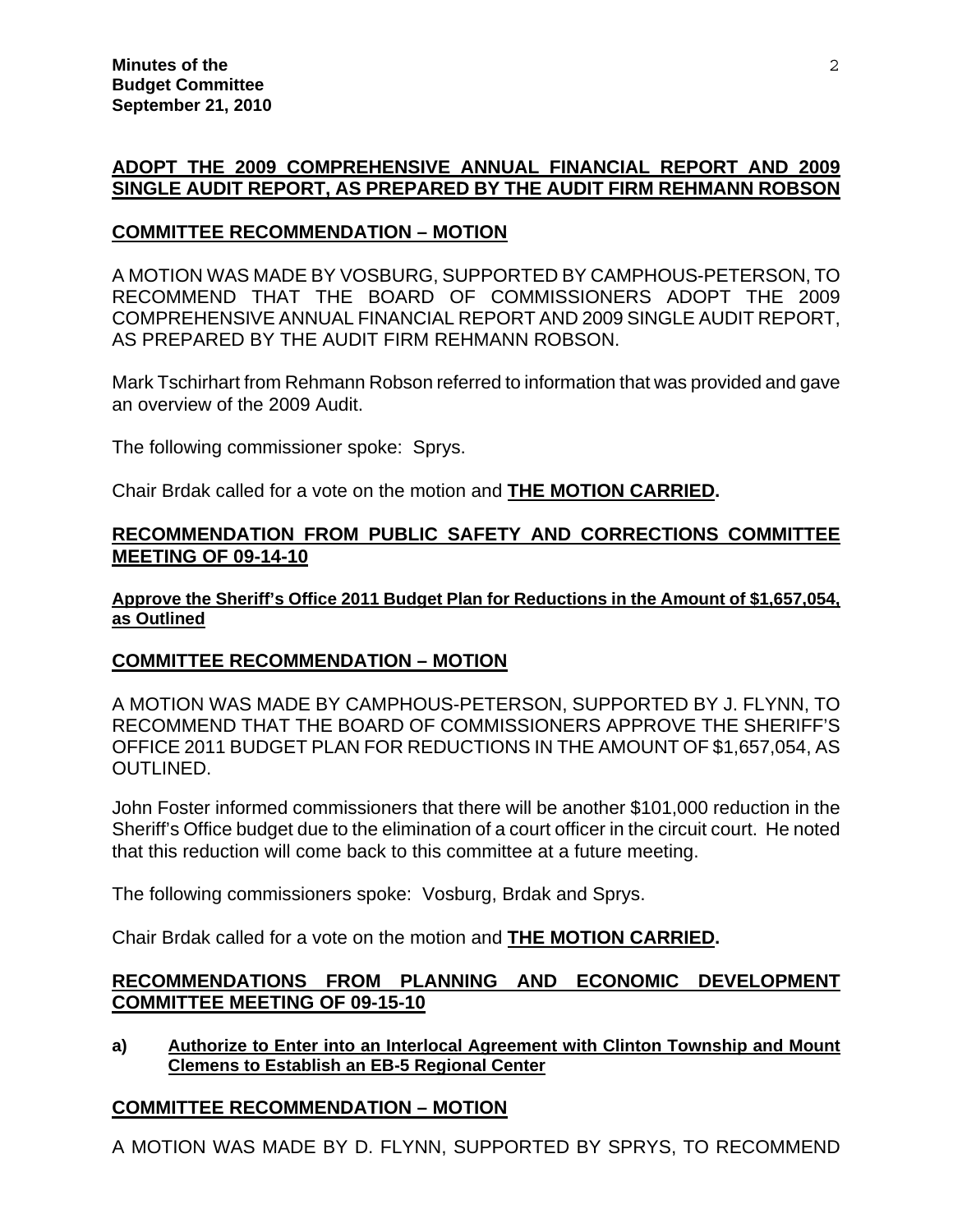THAT THE BOARD OF COMMISSIONERS AUTHORIZE TO ENTER INTO AN INTERLOCAL AGREEMENT WITH MOUNT CLEMENS AND CLINTON TOWNSHIP IN ORDER TO ESTABLISH A MACOMB COUNTY EB-5 REGIONAL CENTER AND TO AUTHORIZE \$40,000 FROM THE COUNTY'S CONTINGENCY FUND FOR THIS PURPOSE.

The following commissioners spoke: Doherty, Bruley, Duzyj, Rengert, Brdak, Boyle, Vosburg, Camphous-Peterson, Sprys, Brown and Carabelli.

## **MOTION**

A motion was made by Crouchman, supported by Szczepanski, to call for the question. **The Motion was Defeated.** 

The following commissioners spoke: D. Flynn, Gieleghem, Rocca and Vosburg.

### **MOTION**

A motion was made by Duzyj, supported by Camphous-Peterson, to **refer** this agenda item back to the Planning and Economic Development Committee to address two items: 1) The initial financial support and adding that the initial funding will be returned to the county and 2) to remove Section 10b.

The following commissioners spoke: Doherty, Kepler, Szczepanski and Boyle.

A roll call vote was taken on the **motion to refer** as follows:

Voting Yes were Camphous-Peterson, Doherty, Duzyj, Rengert, Rocca, Torrice and Vosburg. There were 7 "Yes" votes.

Voting No were Boyle, Brdak, Brown, Bruley, Carabelli, Crouchman, D. Flynn, Gieleghem, Kepler, Lampar, Mijac, Moceri, Sauger, Sprys, Szczepanski and Tocco. There were 16 "No" votes.

### **The Motion was Defeated.**

Chair Brdak informed commissioners that they were back to the **main motion**.

A ROLL CALL VOTE WAS TAKEN ON THE **MAIN MOTION** AS FOLLOWS:

VOTING YES WERE BOYLE, BRDAK, BROWN, BRULEY, CARABELLI, CROUCHMAN, D. FLYNN, GIELEGHEM, KEPLER, LAMPAR, MIJAC, MOCERI, SAUGER, SPRYS, SZCZEPANSKI AND TOCCO. THERE WERE 16 "YES" VOTES.

VOTING NO WERE CAMPHOUS-PETERSON, DOHERTY, DUZYJ, RENGERT, ROCCA, TORRICE AND VOSBURG. THERE WERE 7 "NO" VOTES.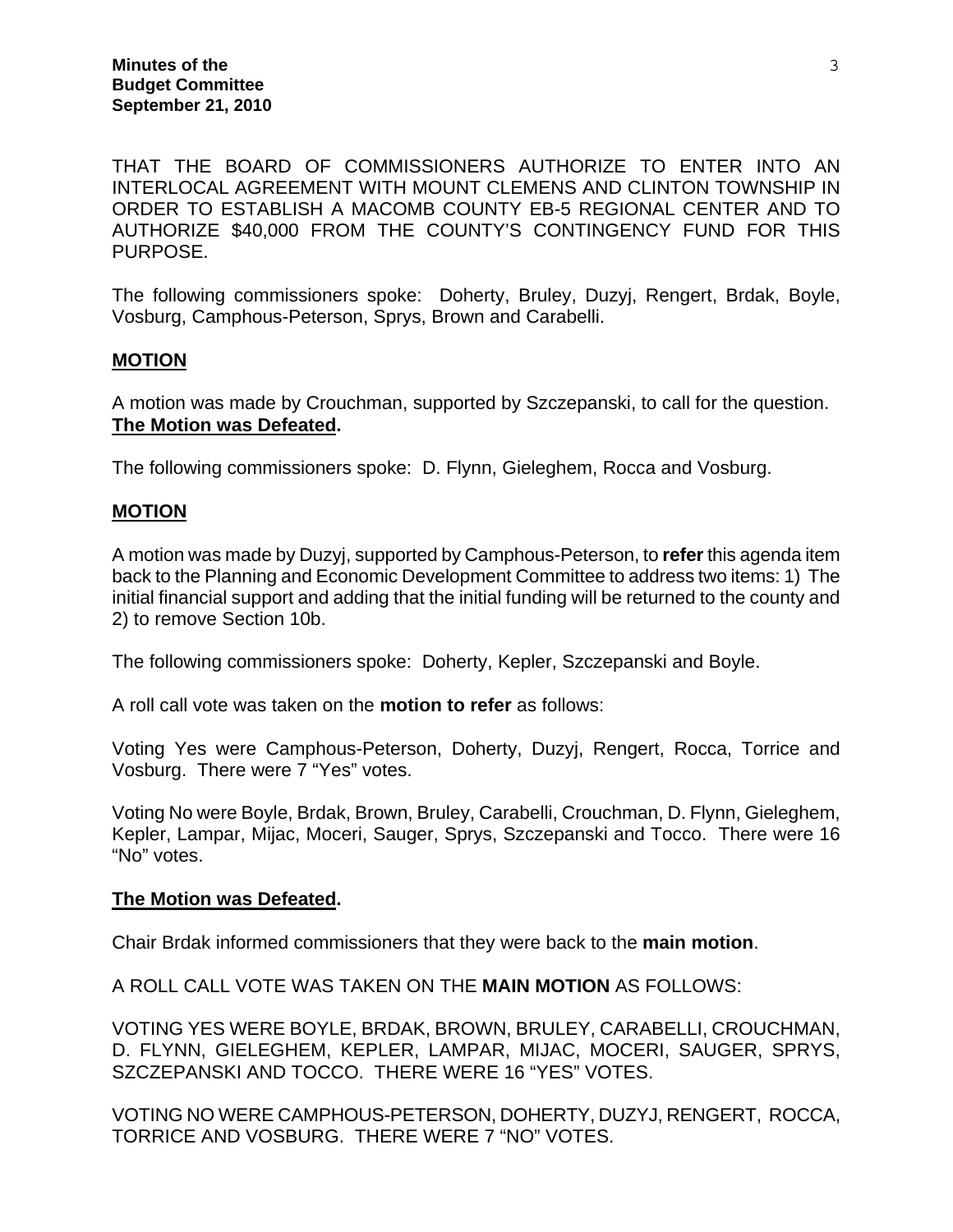# **THE MOTION CARRIED.**

### **b) Adopt Resolution on Bonding the Macomb Trail Project**

A **substitute** Resolution of Intent to Bond, Resolution Authorizing Allocation of \$16,255,000 of the Macomb County Volume Cap for Recovery Zone Economic Development Bonds to the Macomb County Building Authority, and Estimated Debt Service Schedules were distributed.

Commissioner Mijac placed the **substitute resolution** on the floor; it was supported by Commissioner Moceri. The motion reads as follows:

## **COMMITTEE RECOMMENDATION – MOTION**

A MOTION WAS MADE BY MIJAC, SUPPORTED BY MOCERI, TO RECOMMEND THAT THE BOARD OF COMMISSIONERS ADOPT THE RESOLUTION OF INTENT TO BOND FOR THE MACOMB TRAIL PROJECT.

The following commissioner spoke: Bruley.

John Axe from Axe & Ecklund, P.C. addressed the committee.

The following commissioners spoke: Doherty, Rengert, Vosburg, Carabelli, Duzyj, Brdak, Szczepanski, Camphous-Peterson, Sauger, Bruley, DiMaria, Rocca, Moceri and Gieleghem.

Chair Brdak stepped down from the Chair at 11:38 a.m. Vice Chair Sprys took the Chair.

The following commissioner spoke: Brdak.

Chair Brdak took the Chair at 11:42 a.m.

The following commissioners spoke: Bruley, Kepler and DiMaria.

## A ROLL CALL VOTE WAS TAKEN ON THE **SUBSTITUTE RESOLUTION** AS FOLLOWS:

VOTING YES WERE BOYLE, BRDAK, BRULEY, D. FLYNN, GIELEGHEM, KEPLER, LAMPAR, MIJAC, MOCERI, TOCCO AND TORRICE. THERE WERE 11 "YES" VOTES.

VOTING NO WERE BROWN, CAMPHOUS-PETERSON, CROUCHMAN, DiMARIA, DOHERTY, DUZYJ, RENGERT, ROCCA, SAUGER, SPRYS, SZCZEPANSKI AND VOSBURG. THERE WERE 12 "NO" VOTES.

## **THE MOTION WAS DEFEATED.**

**c) Approve Planning and Economic Development Department's 2011 Budget Submittal and Reduction Plan in the Amount of \$118,171, as Outlined**